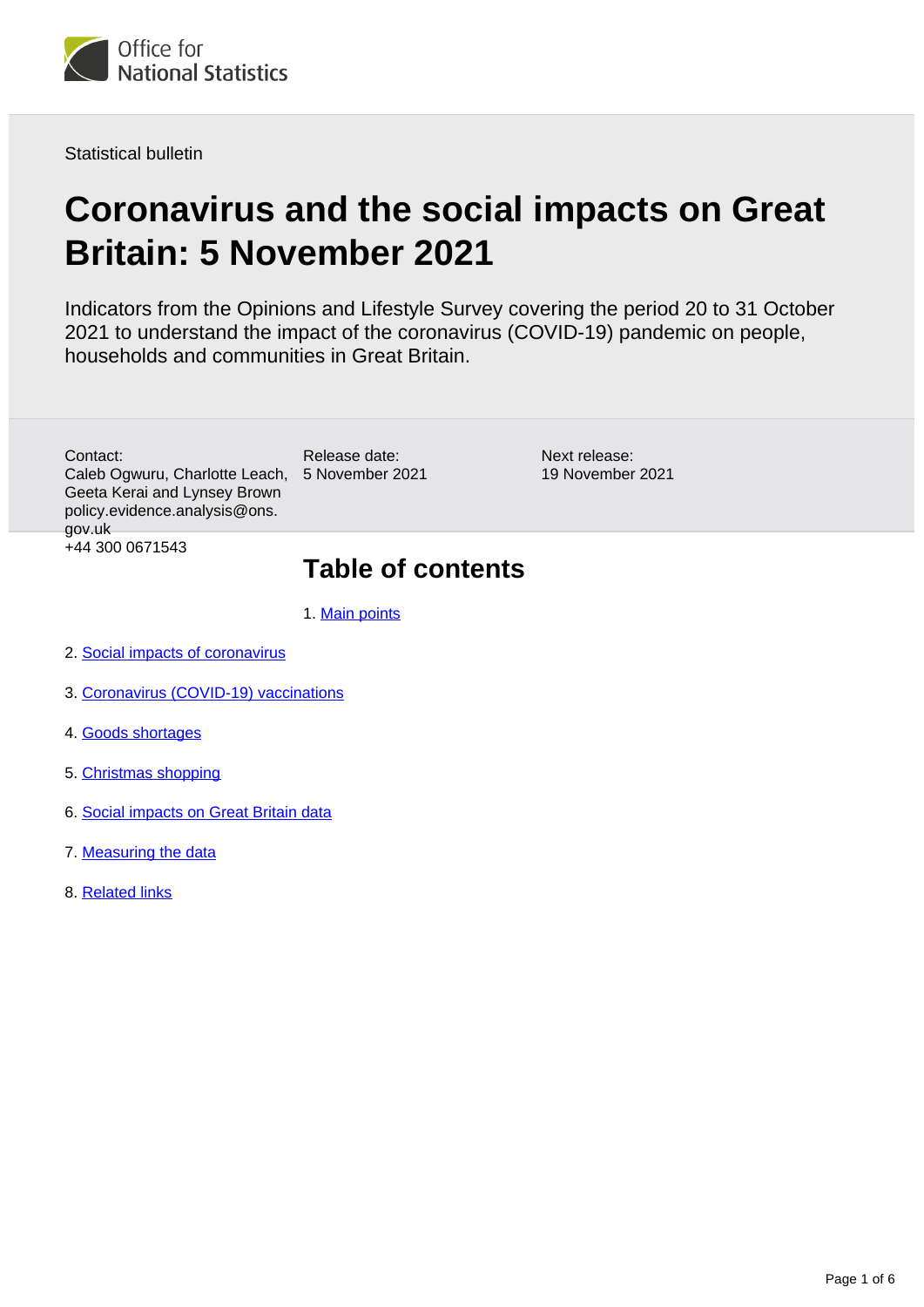## <span id="page-1-0"></span>**1 . Main points**

All indicators in this bulletin are for the period 20 to 31 October 2021 and based on adults in Great Britain.

- Over 8 in 10 (83%) adults reported they wore a face covering when outside their home in the past seven days, while around 4 in 10 (39%) reported they always or often maintained social distancing when outside their home.
- Among adults with a child aged 12 to 15 years living in their household, 50% reported that the child would be very likely or fairly likely to receive a coronavirus (COVID-19) vaccine, with an additional 28% saying the child had already received a vaccine.
- Around 9 in 10 (92%) adults who have received two doses of a COVID-19 vaccine would be very likely or fairly likely to have a booster vaccine if offered.
- Around 1 in 6 (17%) adults reported they had not been able to buy essential food items in the last two weeks because they were not available (16% in the previous period - 6 to 17 October), with almost 6 in 10 (57%) reporting that everything they needed had been available to buy (47% in the previous period).
- Around 2 in 10 (18%) adults reported they were unable to buy fuel in the last two weeks because it was not available (37% in the previous period).

## <span id="page-1-1"></span>**2 . Social impacts of coronavirus**

### **Face coverings**

Most adults (84%) felt that wearing a face covering was either very important or important as a measure to slow the spread of coronavirus (COVID-19). At the same time, 83% of adults reported they wore a face covering when outside their home in the past seven days.

### **Social distancing**

Most adults (85%) felt that social distancing from others not in their household was either very important or important, though only 39% reported they always or often maintained social distancing when outside their home, continuing a gradual decrease from 91% in February 2021.

### **Physical contact outside and inside the home**

Almost 6 in 10 adults (58%) reported they avoided physical contact with others outside their home in the past seven days, compared with 55% in the previous period (6 to 17 October).

When friends and family had come into their home, the most common actions adults reported to help reduce the spread of coronavirus (COVID-19) were:

- washing hands regularly (33%)
- opening windows or doors (24%)
- maintaining social distancing (16%)
- cleaning touch points (14%)

Around 4 in 10 adults (41%) reported friends and family had not come into their homes in the past seven days.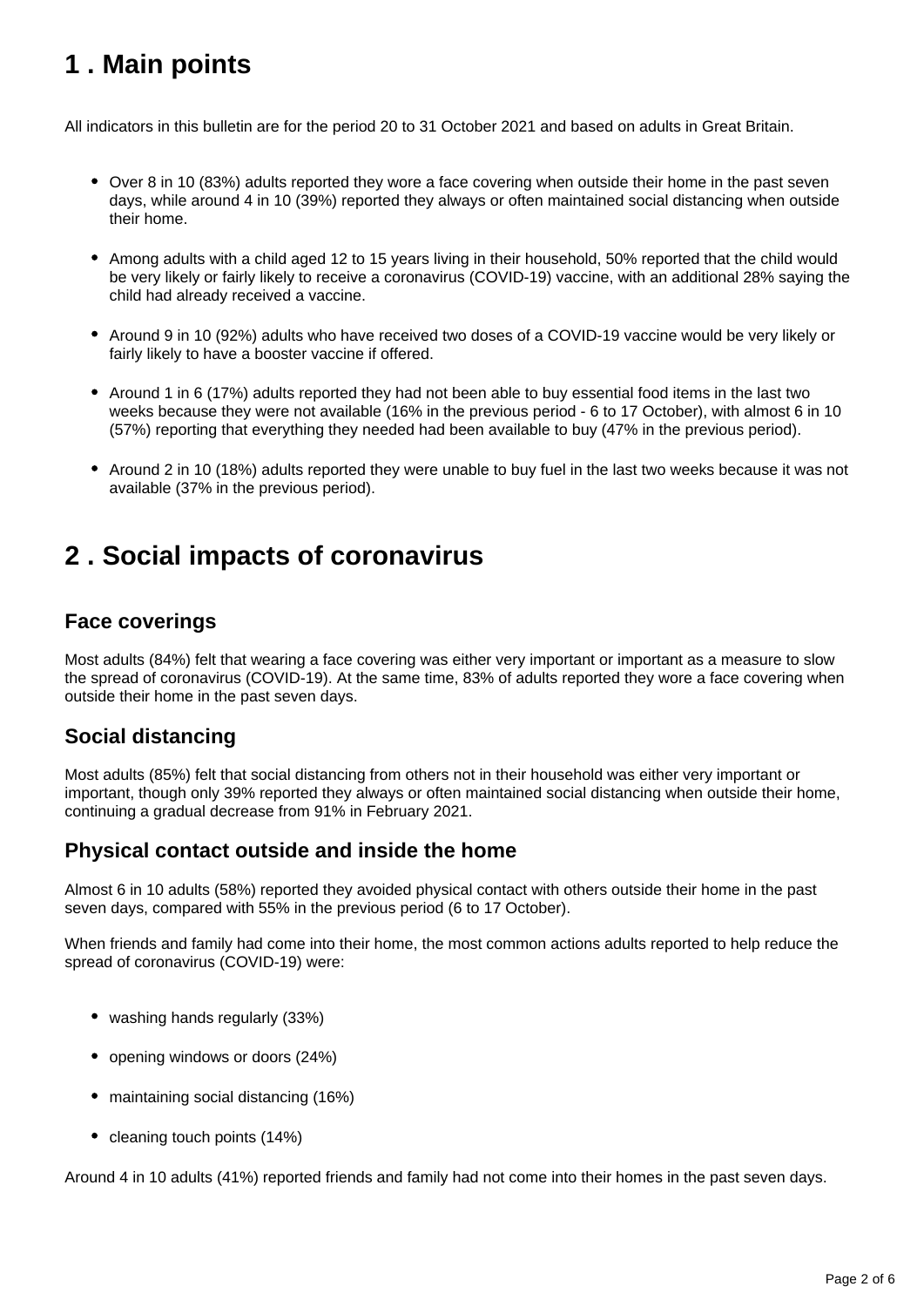### **Self-isolation**

The proportion of adults who reported self-isolating in the past seven days remained stable at 3%, unchanged from the previous period. The main reasons adults self-isolated were:

- they had tested positive for COVID-19 (34%)
- they had been in contact with someone who had tested positive for coronavirus (27%)
- they are worried about catching COVID-19 (20%)

#### **Personal well-being measures**

The four personal well-being measures all remained stable:

- life satisfaction (7.0 in this period, 7.1 in the previous period)
- feeling that the things done in life are worthwhile (7.2 in this period, 7.3 in the previous period)
- happiness (7.0 in this period, 7.0 in the previous period)
- anxiety (4.1 in this period, 4.0 in the previous period)

### **Location of work**

Among working adults:

- 7 in 10 (70%) reported travelling to work at some point in the past seven days (unchanged from the previous period)
- 1 in 3 (33%) reported working from home at some point in the past seven days (30% in the previous period)

Adults who both worked at home and travelled to work are included in both estimates and therefore may not sum to 100%.

## <span id="page-2-0"></span>**3 . Coronavirus (COVID-19) vaccinations**

In this period, we asked adults about the likelihood of children living in their household being vaccinated and on booster vaccines.

### **Vaccination of children aged 12 to 15 years**

Of adults with a child aged between 12 and 15 years in the household, half of adults (50%) reported the child would be very likely or fairly likely to receive a vaccine for coronavirus (COVID-19) (60% in the previous period). Almost 3 in 10 (28%) said the child had already received a vaccine (17% in the previous period).

### **COVID-19 booster vaccine**

Among adults who have received both doses of a coronavirus (COVID-19) vaccine, around 9 in 10 (92%) said they would be very likely or fairly likely to have a booster vaccine if offered to them. Meanwhile, 1 in 25 (4%) said they would be very unlikely or fairly unlikely to have a booster vaccine if offered. More people in older age groups said they were very or fairly likely to have a booster vaccine (96% of 50 to 69 year olds and 98% of those aged 70 years and over) compared with younger age groups (87% of 16 to 29 year olds and 88% of 30 to 49 year olds).

The most common reasons reported for being very or fairly unlikely to have the booster vaccine if offered were: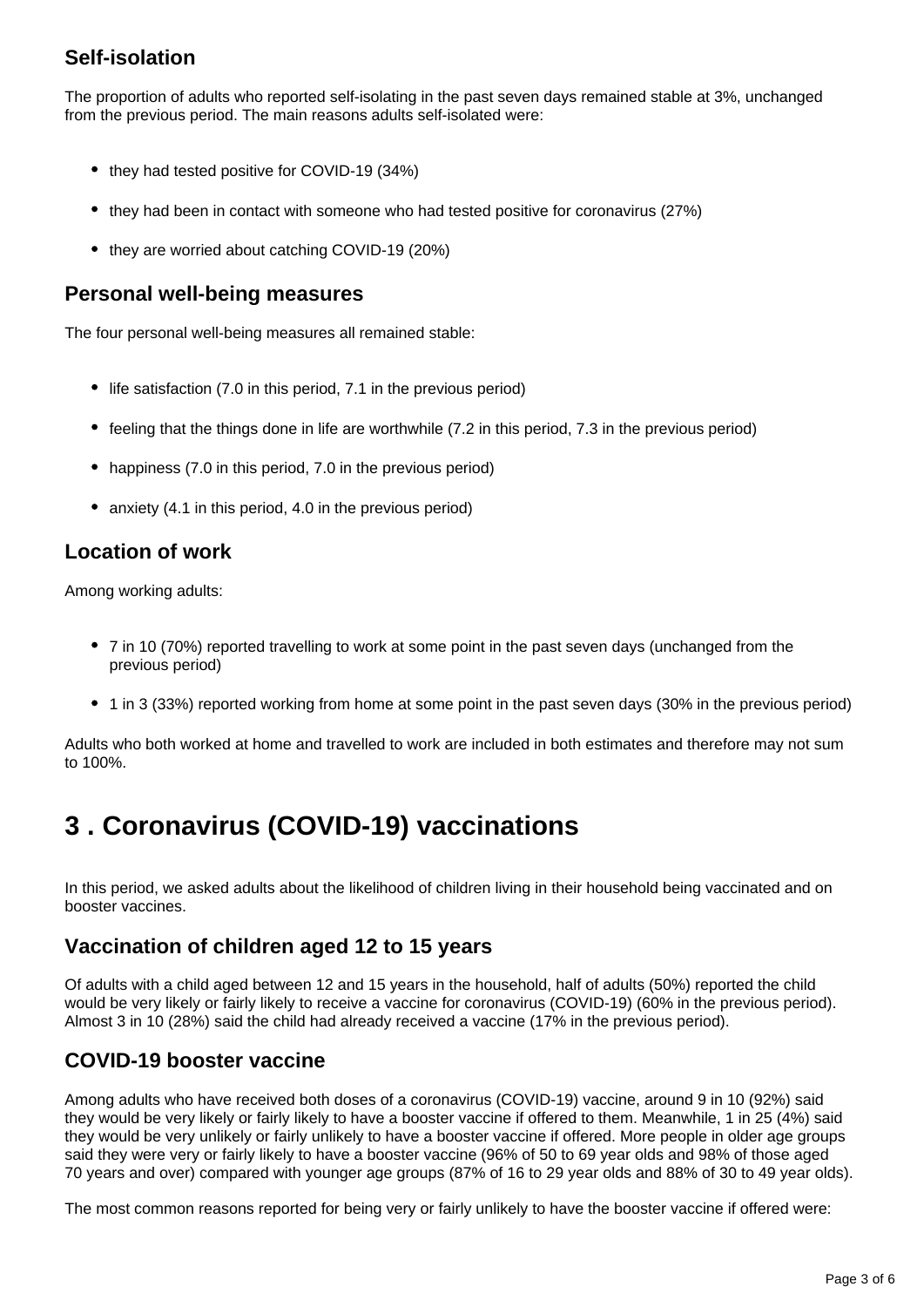- thinking the first and second vaccine will be enough to keep safe (46%)
- thinking the vaccine booster will not offer any extra protection (39%)
- thinking the vaccine booster should be offered to others instead (31%)
- being worried about long-term effects on health (23%)

## <span id="page-3-0"></span>**4 . Goods shortages**

In this period, we also asked adults whether they had experienced shortages of any goods at any time in the past two weeks. Around 4 in 10 (43%) adults reported experiencing shortages (53% in the previous period).

### **Food**

Around 1 in 6 (17%) reported they had not been able to buy essential food because it was not available (16% in the previous period).

When food shopping, around 2 in 3 (65%) reported experiencing some differences compared with the usual. The most commonly reported differences were:

- less variety in the shops (46%)
- items needed were not available, but a replacement was found (20%)
- items needed were not available and a replacement could not be found (20%)

Around 9 in 10 (89%) adults reported their food shopping habits had not changed in the past two weeks.

#### **Fuel**

Around 2 in 10 (18%) were unable to buy fuel because it was not available (37% in the previous period).

More than 4 in 10 (44%) adults reported experiencing differences when buying fuel. The most commonly reported differences were:

- queueing for longer than normal at a petrol station (24%)
- spending more than usual to get the fuel needed (20%)
- using vehicle less to avoid buying more fuel (15%)

Around 8 in 10 (82%) adults reported their fuel buying habits had not changed in the past two weeks.

#### **Medicine**

Around 2 in 10 (23%) adults who had tried to buy medicine or get a prescription reported experiencing some differences compared with the usual. The most commonly reported differences were:

- having to wait longer for their prescription (13%)
- having to go to more pharmacies to find what they needed (4%)
- items needed were not available and a replacement could not be found (4%)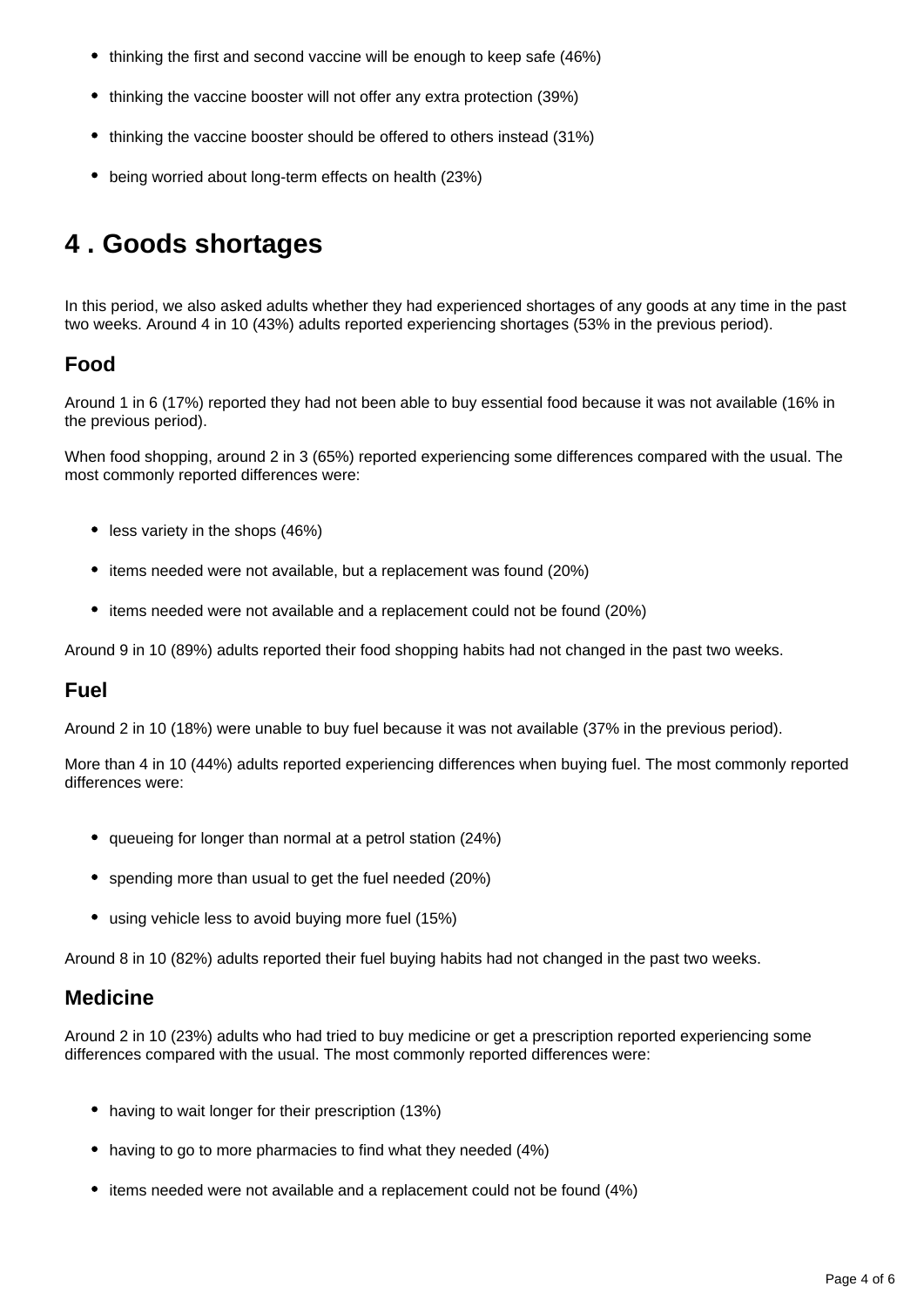## <span id="page-4-0"></span>**5 . Christmas shopping**

In this period, for the first time, we asked adults about Christmas shopping. In the past two weeks, 12% of adults bought items for Christmas that they would usually purchase later in the year, 3% of adults pre-ordered items they would usually buy or order later in the year, and 86% of adults said they had not bought or pre-ordered any items earlier than normal.

The most common items bought or pre-ordered earlier than usual for Christmas were:

- $\bullet$  food (47%)
- $\bullet$  toys (44%)
- clothes, shoes or accessories (33%)

## <span id="page-4-1"></span>**6 . Social impacts on Great Britain data**

[Coronavirus and the social impacts on Great Britain](https://www.ons.gov.uk/peoplepopulationandcommunity/healthandsocialcare/healthandwellbeing/datasets/coronavirusandthesocialimpactsongreatbritaindata)

Dataset | Released 5 November 2021

Indicators from the Opinions and Lifestyle Survey (OPN) to understand the impact of the coronavirus (COVID-19) pandemic on people, households and communities in Great Britain. Includes breakdowns by age, sex and region.

[Coronavirus and the social impact on Great Britain: likelihood of a child receiving a vaccine for coronavirus](https://www.ons.gov.uk/peoplepopulationandcommunity/healthandsocialcare/conditionsanddiseases/datasets/coronavirusandthesocialimpactsongreatbritainlikelihoodofachildreceivingavaccineforcoronaviruscovid19)  [\(COVID-19\)](https://www.ons.gov.uk/peoplepopulationandcommunity/healthandsocialcare/conditionsanddiseases/datasets/coronavirusandthesocialimpactsongreatbritainlikelihoodofachildreceivingavaccineforcoronaviruscovid19)

Dataset | Released on 5 November 2021

Dataset from the Opinions and Lifestyle Survey (OPN) on the likelihood of children aged between 12 and 15 years receiving a coronavirus (COVID-19) vaccine, covering the period 20 to 31 October 2021.

[Coronavirus and the social impacts on Great Britain: personal experience of shortage of goods](https://www.ons.gov.uk/peoplepopulationandcommunity/healthandsocialcare/conditionsanddiseases/datasets/coronavirusandthesocialimpactsongreatbritainpersonalexperienceofshortageofgoods) Dataset | Released on 5 November 2021

Data from the Opinions and Lifestyle Survey (OPN) on whether people experienced shortage of goods such as food, medicine and fuel when shopping, covering the period 20 to 31 October 2021.

[Coronavirus and the social impacts on Great Britain: Christmas shopping](https://www.ons.gov.uk/peoplepopulationandcommunity/healthandsocialcare/healthandwellbeing/datasets/coronavirusandthesocialimpactsongreatbritainchristmasshopping)

Dataset | Released on 5 November 2021 Data from the Opinions and Lifestyle Survey (OPN) on whether adults have bought or pre-ordered any items for Christmas and what items these were.

## <span id="page-4-2"></span>**7 . Measuring the data**

This release contains data and indicators from a module being undertaken through the Office for National Statistics' (ONS') Opinions and Lifestyle Survey (OPN) to understand the impact of the coronavirus (COVID-19) pandemic on British society.

Breakdowns by age, sex, region and country, including [confidence intervals](https://www.ons.gov.uk/methodology/methodologytopicsandstatisticalconcepts/uncertaintyandhowwemeasureit#confidence-interval) for the estimates, are contained in the [Coronavirus and the social impacts on Great Britain dataset.](https://www.ons.gov.uk/peoplepopulationandcommunity/healthandsocialcare/healthandwellbeing/datasets/coronavirusandthesocialimpactsongreatbritaindata)

Where changes in results from previous weeks are presented in this bulletin, associated confidence intervals should be used to assess the [statistical significance](https://www.ons.gov.uk/methodology/methodologytopicsandstatisticalconcepts/uncertaintyandhowwemeasureit#statistical-significance) of the differences.